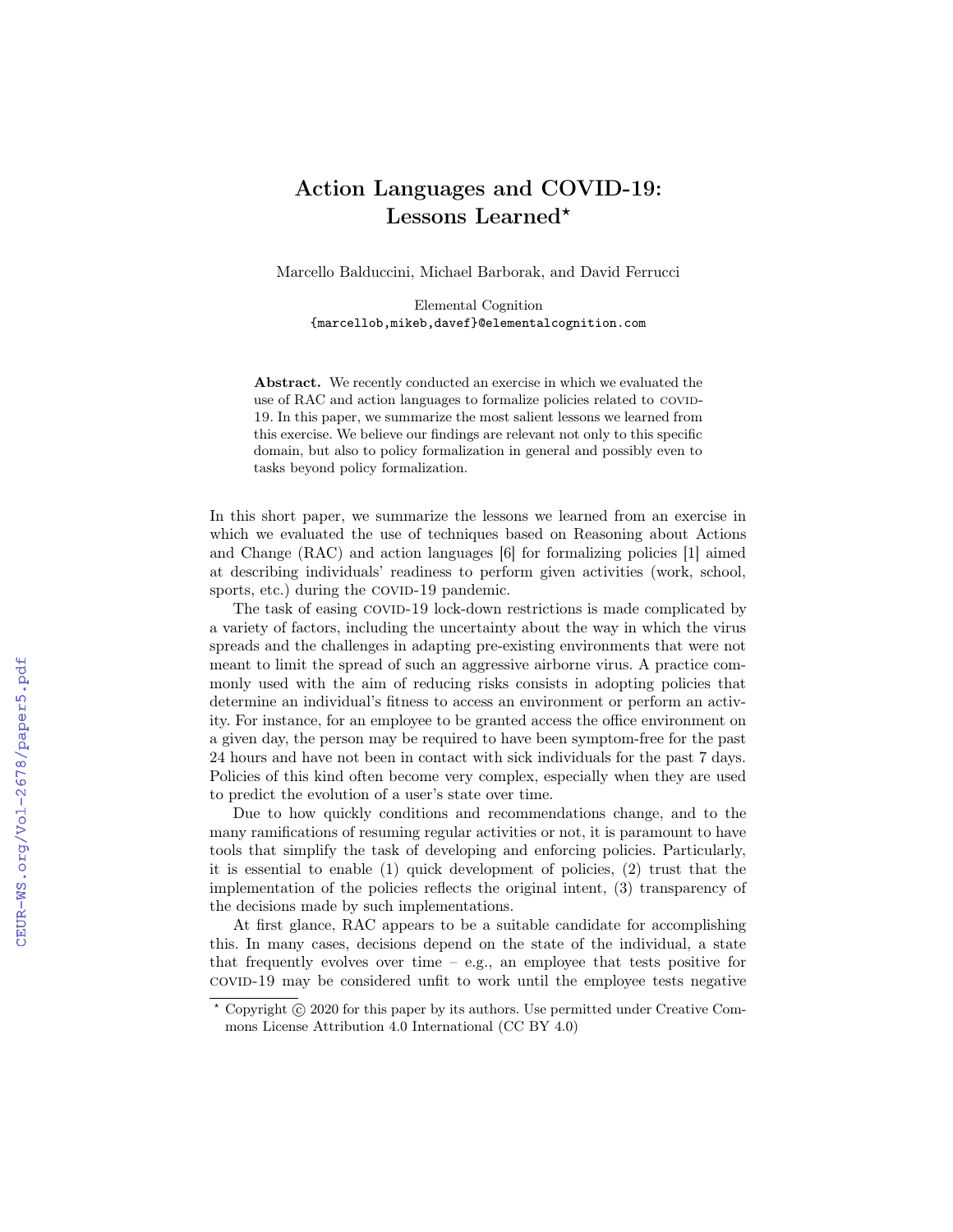## 2 Marcello Balduccini et al.

or receives a positive antibody test. Action language statements are typically terse and are stated at a high level of abstraction, often close to that of the original specification. Reasoning mechanisms can be used to draw a variety of conclusions.

In this exercise, we used a variant of action language  $\mathcal{AL}$  [3] for modeling various realistic policies reflecting those in use by companies and institutions. Reasoning mechanisms were used to make decisions about a user's fitness and to explain such decisions to the user. The goal of the exercise was to determine if RAC, and specifically action languages, are suitable for the task. We believe that the exercise is relevant not only to the specific domain of COVID-19 policies, but also to policy formalization in general and possibly to other domains. Next, we discuss our findings.

Lesson 1: Another Case for the Use of RAC in Practical Applications. The outcome of the exercise was largely positive. The use of RAC substantially simplified and sped up the task of implementing policies. We found that all policies of interest – some of which having considerable complexity – can be implemented solely using state constraints. Observations were used to model the results of tests and users' answers to questionnaires. To evaluate development speed, we compared the time it took to implement the same policy using RAC vs using an imperative paradigm. The implementors had comparably extensive experience in the use of RAC and of imperative languages, respectively. Implementing policies using RAC was consistently 7 times faster than implementing them imperatively. In further experiments, other subjects, with extensive imperative programming experience and little or no prior knowledge of declarative programming, were asked to implement policies of similar complexity to the previous ones. In a preliminary 2-hour session, they were introduced to transition diagrams, fluents and the informal semantics of RAC statements. The programmers were able to produce satisfactory RAC policy implementations immediately. The ability to easily and clearly define sophisticated reasoning mechanisms made it possible to automatically generate explanations for the decisions produced by the policies and to make them accessible even to non-expert users.

Lesson 2: Traditional Action Language Constructs Had to Be Extended. Similarly to [10], observations were assumed correct and were the source of state change.<sup>1</sup> As one might expect, policy implementation required the use of both inertial and defined fluents, e.g. being fit-for-access is often conveniently modeled by a positively defined fluent that defaults to false unless explicitly set by a law. However, traditional action language constructs<sup>2</sup> are insufficient to conveniently capture statements whose validity has a certain duration, e.g. "after international travel, one is not allowed access to the office for 14 days." Formalizing such statements requires "wall-clock" time and changing the value of fluents

 $1$  Details on the approach are beyond the scope of this short report.

<sup>&</sup>lt;sup>2</sup> If one were to look outside of the context of action languages, then a promising path is that of [8], which is based on Event Calculus.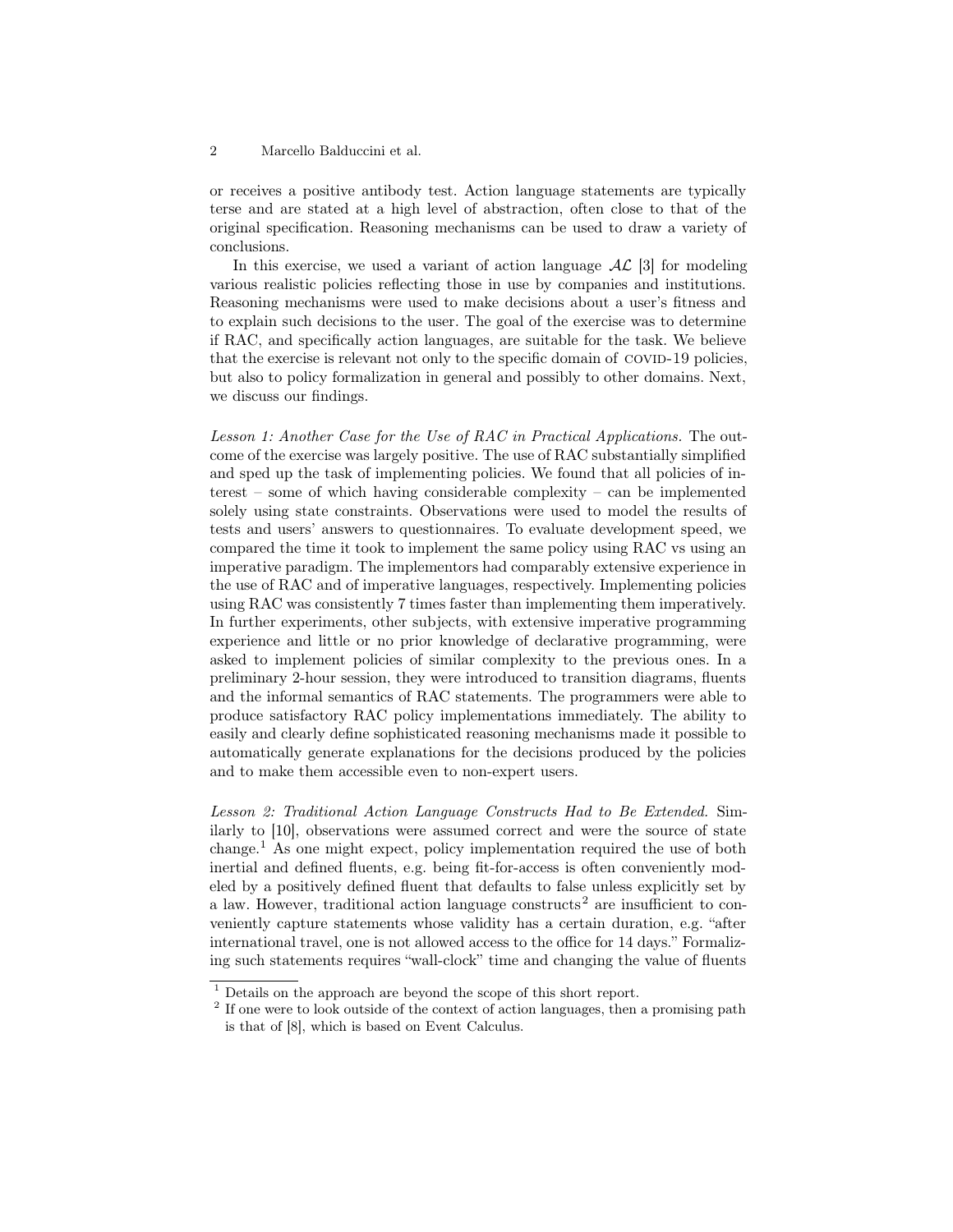without intervening observations. Action languages such as  $\mathcal{H}$  [4], while suitable, have a complex semantics and can reduce performance considerably due to the complexity of the underlying implementation. In all policies we studied, time and change are simpler than in  $H$  and do not justify its use. Additive fluents [9] offer a potential solution, but it was not clear to us how to conveniently cause value changes, even in combination with, e.g., triggers. For instance, the statement "one is not allowed access to the office for 14 days" requires the ability to count down the given amount of time and to cause a fluent, say, has access to be false for that duration. While additive fluents could be used to represent the amount of time left, changing that value over time in a convenient way seems less straightforward. An additional challenge is that one will also want somehow to ensure that has access is allowed to revert to true at the end of that period, unless other conditions intervene. Thus, we (1) associated a constant duration with state transitions<sup>3</sup> and  $(2)$  introduced *timed fluents*, i.e. numerical fluents whose value decreases by a constant amount at every state transition until they reach 0. The above statement can thus be encoded via a timed fluent days left from(intl travel), which causes has access to be false if its value is greater than 0, e.g.:

> $\sqrt{ }$  $\Big\}$  $fluent(days\_left\_front(int\_travel), timed).$  $fluent(has\_access, negatively\_defined).$

 $\overline{\mathcal{L}}$  $\neg has\_access$  if  $days\_left\_from(intl\_travel) > 0$ .

Lesson 3: Observations at Imprecise Times Require Dedicated Handling. Another lesson learned was that the assumption frequently made in RAC that the time associated with an observation is known is too strong. Some policy questionnaires ask questions such as "were you in close contact with a sick individual in the past 7 days?" Suppose an individual answers "yes" one day and "no" on the next day (or two days later). Through commonsense, a human would be able to pinpoint with fair precision when the contact occurred. Timed fluents could then be used to track isolation periods. However, observations as they are normally introduced in action languages do not support this. We had to extend the observation mechanism to support observations over a time frame and we defined their semantics to allow for drawing conclusions such as the above one. It should be noted that the semantics can be defined entirely in terms of truth of fluents in given states, which makes the extension fully modular w.r.t. the semantics of action theories. Below, we give an example showing the encoding of the above observations, expressed by means of newly defined keywords sometime in past and never in past. Note how the expressions of the form  $obs(f, v, t)$ , introduced in [7], extend elegantly to capture more sophisticated types of observations. The sample encoding also includes a law stating that the subject has 14 days of isolation left whenever the subject has been in close contact with a sick individual. It is interesting to note the separation of concerns between observations and

 $\frac{3}{3}$  Remarkably, this duration can be easily changed in due course thanks to the elaboration tolerance afforded by action languages.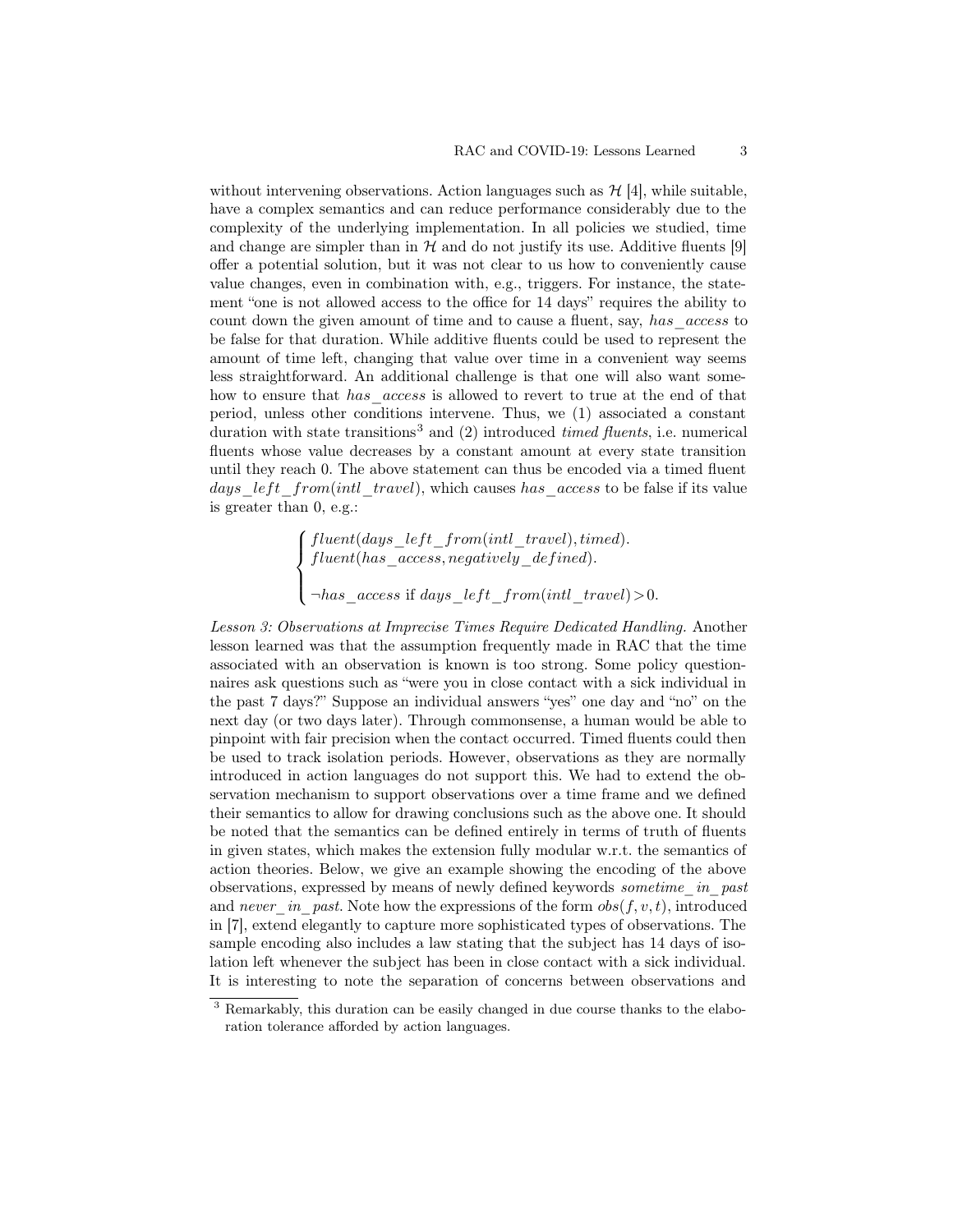## 4 Marcello Balduccini et al.

laws, which makes it possible for a knowledge engineer to write the law without concerning himself/herself with the potential uncertainty in the observations.

$$
\left\{ \begin{aligned} obs (close\_contact, \text{something\_in\_past}(7), 10). \\ obs (close\_contact, \text{never\_in\_past}(7), 11). \\ days\_left\_front (close\_contact) = 14 \text{ if close\_contact}. \end{aligned} \right.
$$

Lesson 4: Explaining To Non-Experts Is Non-Trivial. Producing explanations for a given conclusion is a heavily researched task [5] (see also [2] for an interesting and related approach, whose relation with ours is yet to be investigated). As we observed, producing explanations that can be understood by a non-expert user (often in an adversarial posture – "why  $can't$  I play the match?!") adds another layer of complexity. In our approach, an explanation for a given conclusion is obtained by recursively extracting the relevant dependencies from the dependency graph of the answer set program that implements the theory. This yields what amounts to a "proof tree" for the conclusion. The information is then graphically presented to the user, allowing the user to expand branches of the tree as desired. However, parts of the tree may be meaningless to a non-expert. Consider a (heavily simplified) situation in which inertial fluent ai ("assumed infectious") is first made true via state constraint " $ai$  if  $covid$  positive" and persists in the following time steps due to inertia. A naïve rendition of the proof tree for ai would include a number of claims "ai holds because it held in the previous step," which provide little insight to a non-expert user. Leveraging the fact that users will look at the explanation through the lens of commonsense, we found it more effective to omit the parts of the explanation related to inertia (as well as policy fragments) and provide the final part of the explanation, e.g. "because you tested positive to covid." Users will often infer the missing links, and can ask HR for clarifications if needed. In many cases, the natural language associated with the explanations must also be tuned to convey enough/appropriate information, e.g. "because you tested positive to COVID-19 on Tuesday." We found that all of the above can be conveniently achieved by introducing rules defining special predicates nlg (for associating natural language with an explanation), hide (drop a given component of the explanation) and self evident (the current component is self-evident and should not be expanded further). The rules' bodies check the truth value of fluents in a corresponding state to determine how to best treat a component of the explanation. The user interface can then use the information to tailor the presentation of the proof tree. In fact, the approach can be further refined to customize the presentation for a class of users, e.g. non-expert, HR, or developer.

Acknowledgments. We would like to thank the anonymous reviewers for their valuable suggestions and comments.